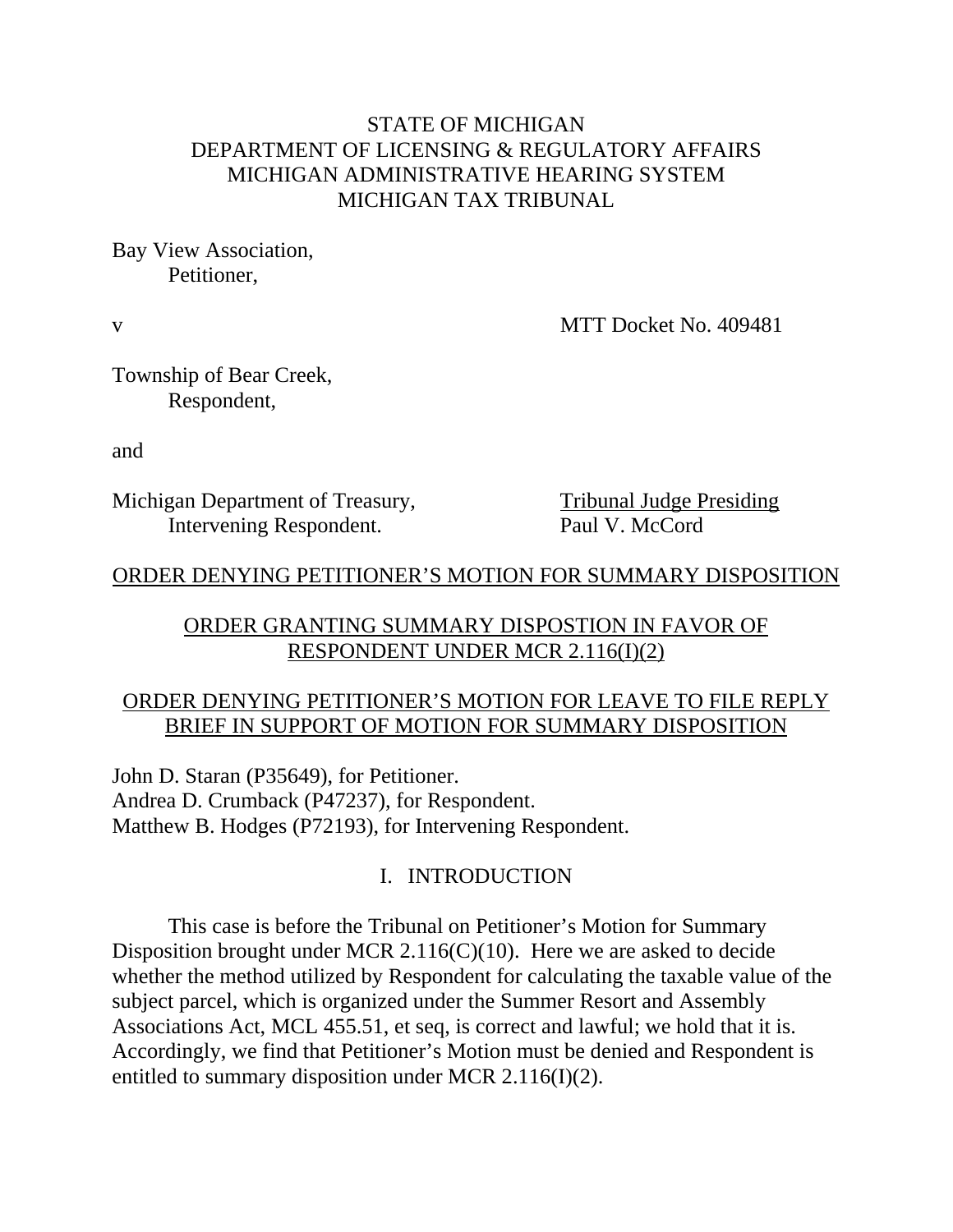MTT Docket No. 409481 Order, Page 2 of 9

#### II. BACKGROUND

### A. Procedural History

This case was filed on July 29, 2010. The original Petition alleged that the subject property was assessed in excess of 50% of its true cash value and sought a reduction in the assessed and taxable values. Petitioner eventually abandoned its valuation claims, which left only its claim that the property's taxable value had been unlawfully computed.

Petitioner filed a Motion for Summary Disposition under MRC 2.116(C)(10) on March 15, 2013, but was defected for the filing fee. The filing fee defect was never cured. This matter then went to prehearing on March 20, 2013 and was scheduled for a May 13, 2013 hearing date certain. Respondent filed its response to Petitioner's Motion on April 5, 2013, and Intervening Respondent filed its response on April 8, 2013.

On April 24, 2013, Petitioner filed a Motion for leave to file a reply brief with respect to its Motion for Summary Disposition and the subsequent responses by opposing counsel.

On a conference call with the parties on May 3, 2013, the parties represented that the only issue remaining in the case was essentially the legal issue concerning the proper method of computation of the subject property's taxable value (TV) contained in Petitioner's Motion for Summary Disposition. We waived the filing fee defect and held oral argument on Petitioner's Motion on May 13, 2013.

B. Factual Summary<sup>1</sup>

 $\overline{a}$ 

The material facts are not in dispute and are set forth in the respective parties' motions and briefs and, therefore, are only briefly summarized below and not restated.

The subject property is a seasonal resort community organized as an association under the Summer Resort and Assembly Associations Act, MCL

<sup>&</sup>lt;sup>1</sup> The "facts" presented in this Order are stated solely for purposes of deciding the motion and are not findings of fact for this case. See MCL 205.751; MCL 24.285; *Jackhill Oil Co v Powell Production, Inc*, 210 Mich App 114, 117; 532 NW2d 866 (1995) (stating that a court may not make findings of fact when deciding a summary disposition motion).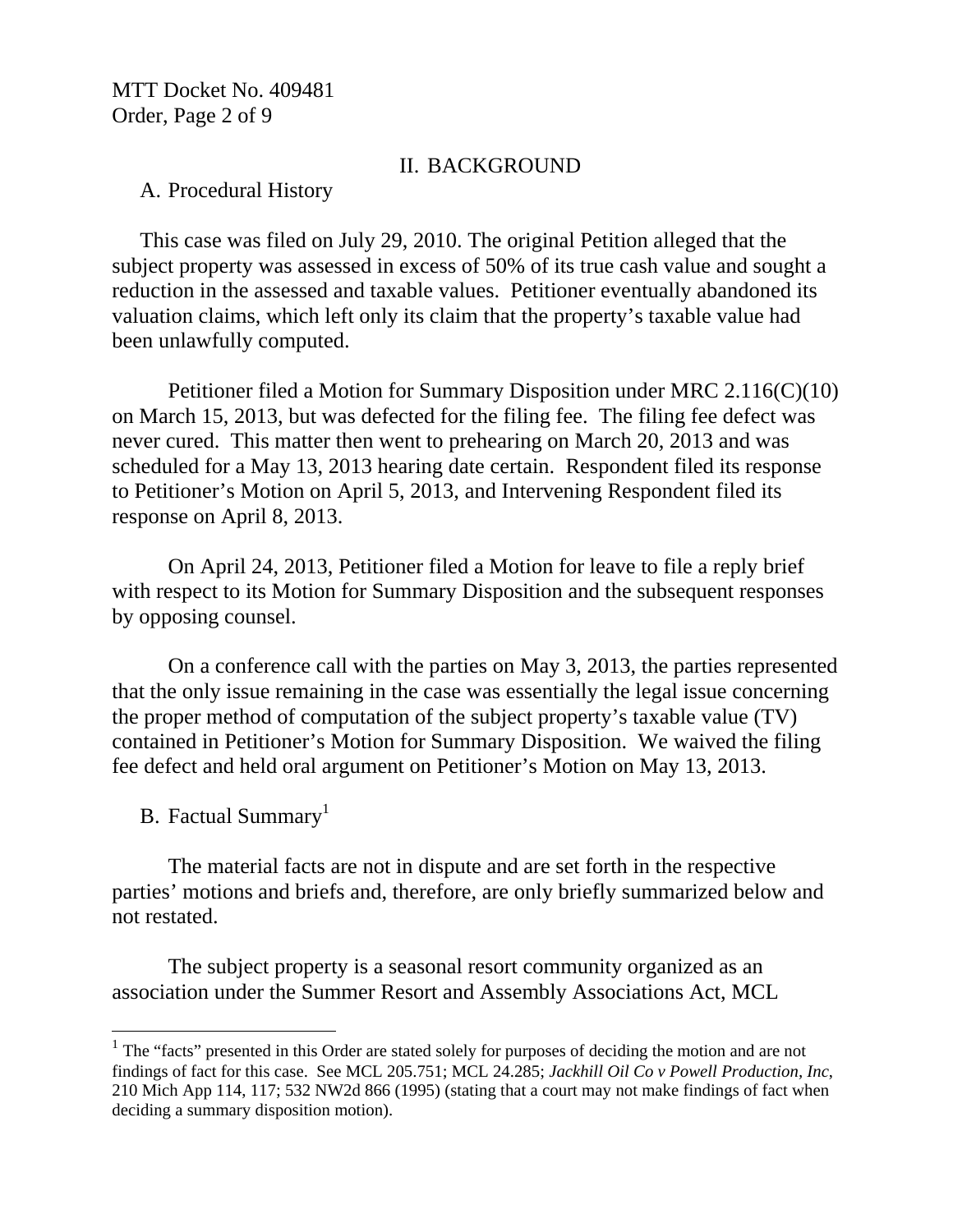MTT Docket No. 409481 Order, Page 3 of 9

455.51, et seq. The property consists of approximately 337 acres of land. Located on Petitioner's land are 444 cottages/summer homes, private businesses (2 inns and a bed and breakfast), and common structures owned by Petitioner. There is also undeveloped wood land located on the subject as well as lakeshore (Lake Michigan) all in the Petoskey area. Petitioner does not own the 447 individual structures comprising the cottages and private businesses. Instead, the individual association members hold their cottages/structures pursuant to a lease granted by the association.

Irrespective of the legal ownership of the individual structures, the property is assessed as a single parcel with one tax identification number pursuant to Petitioner's election under MCL 455.66. Petitioner receives a single tax bill for the parcel. Pursuant to MCL 455.67, Petitioner is then responsible for assessing and collecting a "fair and just proportion of the taxes" from the individual lessees.

#### III. DISCUSSION

A. Standard of Review

Petitioner moves for summary disposition pursuant to MCR 2.116(C)(10). Summary disposition is intended to expedite litigation and avoid unnecessary and expensive hearings of phantom factual issues where no genuine issue of material fact exists. "A genuine issue of material fact exists when the record, drawing all reasonable inferences in favor of the nonmoving party, leaves open an issue upon which reasonable minds could differ." *West v General Motors Corp*, 469 Mich 177, 183; 665 NW2d 468 (2003). We will render a decision on a motion for summary disposition under MCR 2.116(C)(10) if the pleadings, affidavits, depositions, admissions, and any other acceptable materials show, in the light most favorable to the nonmoving party, that there is no genuine issue as to any material fact and that a decision may be rendered as a matter of law. MCR  $2.116(G)(5)$ ; *Maiden v Rozwood*, 461 Mich 109, 120-121; 597 NW2d 817 (1999). But such materials "shall only be considered to the extent that [they] would be admissible as evidence . . . ." MCR 2.116(G)(6); *Veenstra v Washtenaw Country Club*, 466 Mich 155, 163; 645 NW2d 643 (2002).

Respondent is seeking summary disposition under MCR 2.116(I)(2).  $2.116(I)(2)$  states that "[i]f it appears to the court that the opposing party, rather than the moving party, is entitled to judgment, the court may render judgment in favor of the opposing party."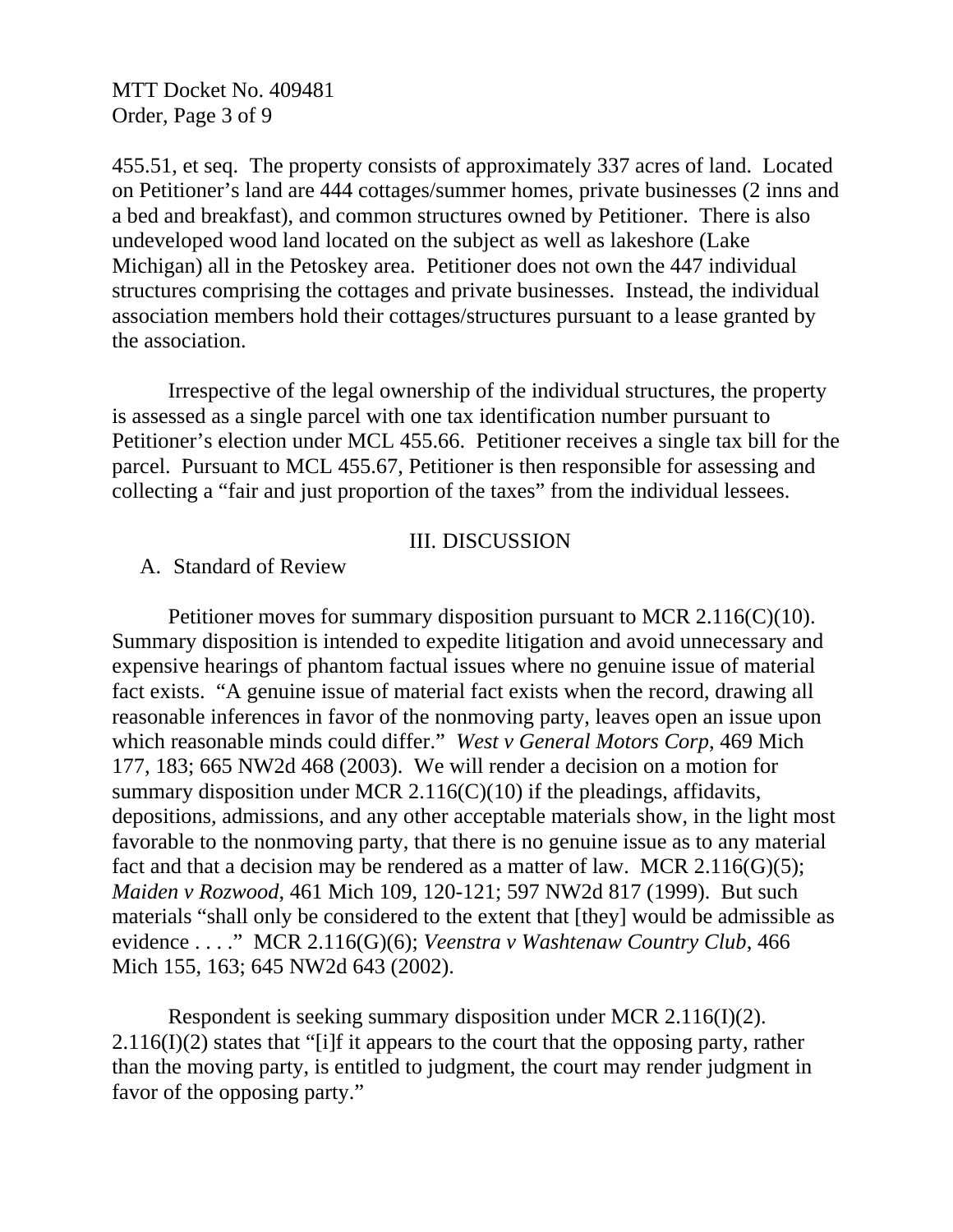MTT Docket No. 409481 Order, Page 4 of 9

#### B. Parties' Arguments

Petitioner refers to its suggested valuation approach as the "sum of the individual cards method." Petitioner acknowledges that if the Tribunal were to find in its favor, it would require reconstruction of the tax roll in order to determine what the proper taxable value should be. Petitioner states that Respondent is mandated by MCL 211.24 to use a separate property record card to account for every individual cottage and ownership interest. Petitioner asserts that at a minimum, MCL 211.24 and 211.8(d) requires Respondent to separately track and establish taxable values for each cottage, recognizing that these cottages are buildings on leased land, with the land itself being owned by Petitioner. Petitioner argues that Respondent's computation of the property's TV is inaccurate resulting in an unlawful assessment that is excessive. Essentially, Petitioner asserts that the taxable value as computed for assessment purposes for all of the 447 structures totals more in the aggregate than the "sum of its parts," i.e., had Respondent computed the taxable value of each building separately and then simply added them together.

Petitioner also argues that under Respondent's method, any benefit of market loss is not realized to Petitioner. Petitioner believes that if the taxable value is "uncapped" for each cottage or structure that transfers ownership, bumping the tax value of the entire parcel upwards, then the decline in value also has to be reflected in the overall taxable value when the market values are falling. According to Petitioner, breaking the subject property down into individual parcels, taxed on an individual basis, is a more equitable and fair method of computation, as the increase or decrease in taxable value (including SEV limitation) would be borne by the individual lessee who experienced it.

Respondent counters, arguing that Petitioner elected single parcel treatment and has never revoked it therefore its MCL 211.24 argument must fail. Respondent further points out that even under MCL 211.24, it is appropriate to assess this property as one parcel. Respondent's methodology for determining the value of the single parcel is to take the prior year's taxable value, subtract the losses, multiply the resulting value by the CPI and add the value of all additions. In order to "track" losses, additions, and transfers of ownership of the leased cottages and buildings, Respondent developed an internal procedure that assigned a "tracking assessed" and "tracking taxable" value to each leased building. Respondent states that the method it employed is consistent with that outline by the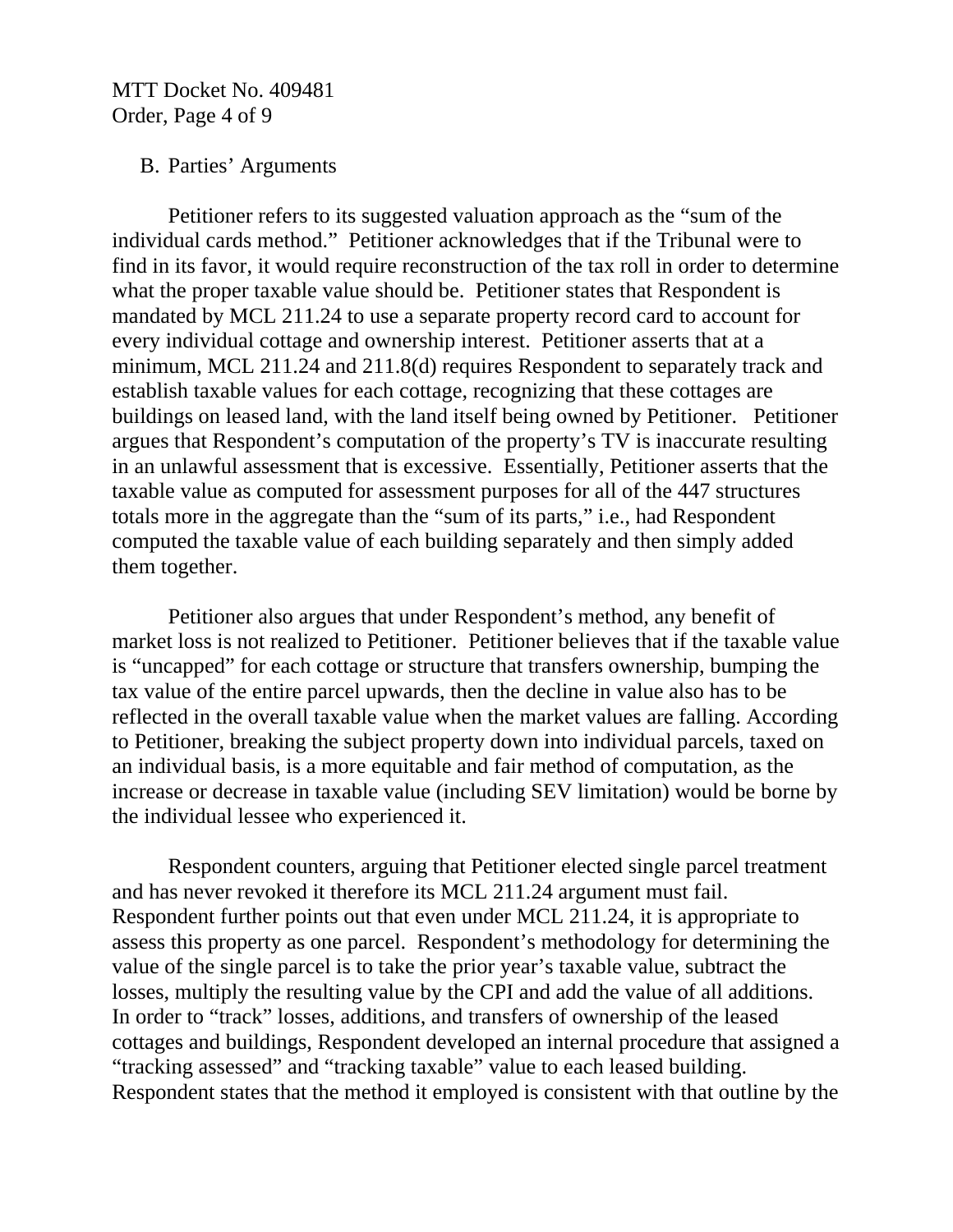MTT Docket No. 409481 Order, Page 5 of 9

1997 Department of Treasury letter. Respondent acknowledges that this method of computation naturally results in a difference between SEV and TV, and as a result of this large difference TV will continue to increase with the CPI while SEV may decrease based on the market. Respondent further contends that Petitioner cannot accuse it of unlawfully uncapping the value of individual cottages, as Respondent can only assign one taxable value to the entire parcel pursuant to Petitioner's election under the Summer Resort and Assembly Associations Act. This means that Respondent can only proportionally uncap the single parcel under the parameters set forth by Proposal A. Respondent asserts that its method of computation is consistent with *Colonial Square Cooperative v Ann Arbor*, 263 Mich App 208; 687 NW2d 618 (2004) and with MCL 211.27a(2) and MCL  $211.27a(6)(g)$ .

Additionally, Intervening Respondent argues that Respondent has utilized the proper method of keeping the land value portion capped until sufficient transfers have occurred that would uncap the entire value. It further states that Petitioner's longstanding ownership has provided a capped taxable value substantially lower that the state equalized value, and Petitioner benefits from this significantly lower taxable value. Intervening Respondent states that the affidavit of the assessor indicates that while land value was allocated to each cottage for record keeping purposes, it was tracked separately from the buildings and the land has never uncapped. Intervening Respondent argues that Petitioner's assertion that separate record cards are mandated by law is in direct conflict with MCL 455.66, which requires that the subject property be treated as one parcel. Intervening Respondent also states that there are three circumstances where the taxable value of the subject property could go down: (i) there is a physical loss to the property; (ii) the state equalized value drops below the taxable value, thereby pulling the taxable value down; and (iii) the CPI for a particular tax year is negative.

#### C. Analysis

Petitioner is not entitled to summary disposition in its favor under MCR  $2.116(C)(10)$ . In order to prevail under  $(C)(10)$ , there must be no genuine issue of material fact and the moving party must be entitled to judgment as a matter of law. While there is no genuine issue of material fact, application of the relevant statutory and case law with respect to the taxable value of the subject property supports a determination that Respondent's method of assessment was correct.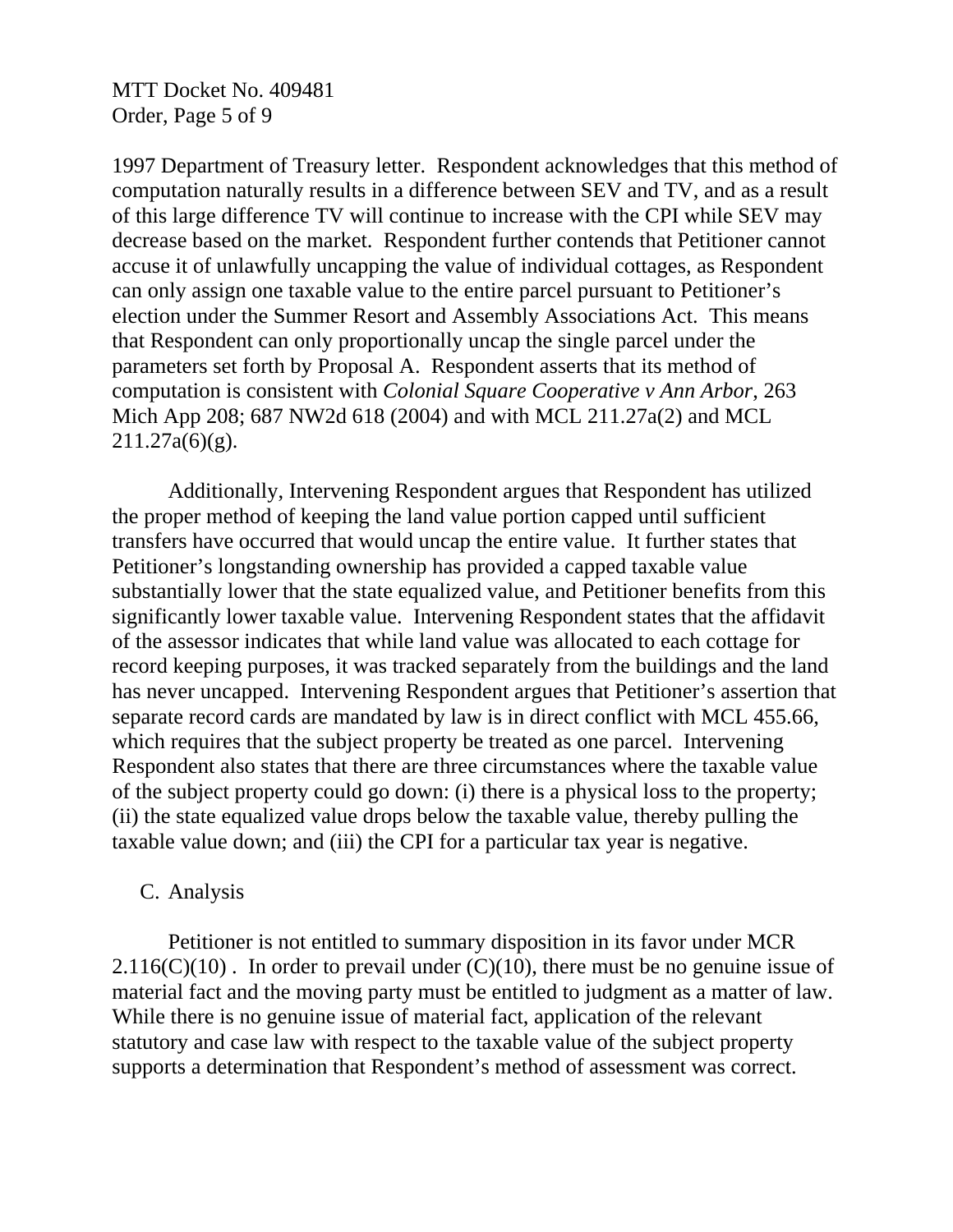MTT Docket No. 409481 Order, Page 6 of 9

Accordingly, it is Respondent who is entitled to summary disposition in its favor under MCR 2.116(I)(2).

Petitioner requested to be taxed as a single parcel, under MCL 455.66, which states:

[A]ll of the cottages and buildings owned by its lessees, situate upon the lands of the association, and not exempt from taxation as hereinbefore provided, be assessed to the association as a part of its real estate, the same as if owned by it, then and thereafter all such real estate and cottages, and buildings thereon, shall be assessed to such association as real estate and taxes paid thereon, by the association the same as if in fact the owner thereof, and no lease had been made.

As a result, all real estate and cottages on the subject property are taxed to Petitioner under one parcel number (including the cottages and other structures owned by the lessees). The Act does not specify a particular methodology that must be employed when assessing all cottages and buildings to Petitioner. Petitioner alleges that MCL 211.24 mandates Respondent to use a separate property record card to account for every individual cottage and ownership interest located on the subject property. The specific statutory language in MCL 211.24 states:

(b) The assessor shall estimate, according to his or her best information and judgment, the true cash value and assessed value of *every parcel* of real property and set the assessed value down opposite the parcel.

(c) The assessor shall calculate the tentative taxable value of *every parcel* of real property and set that value down opposite the parcel. (Emphasis added).

Petitioner elected to have all buildings and cottages taxed to Petitioner under one single parcel number and Respondent properly complied with MCL 211.24(b) and (c) by estimating the assessed value of that single parcel and calculating the taxable value of that single parcel. There is nothing in MCL 211.24 that requires Respondent to assign a separate parcel number or prepare a separate property record card for the individual cottages. If Respondent had attempted to assign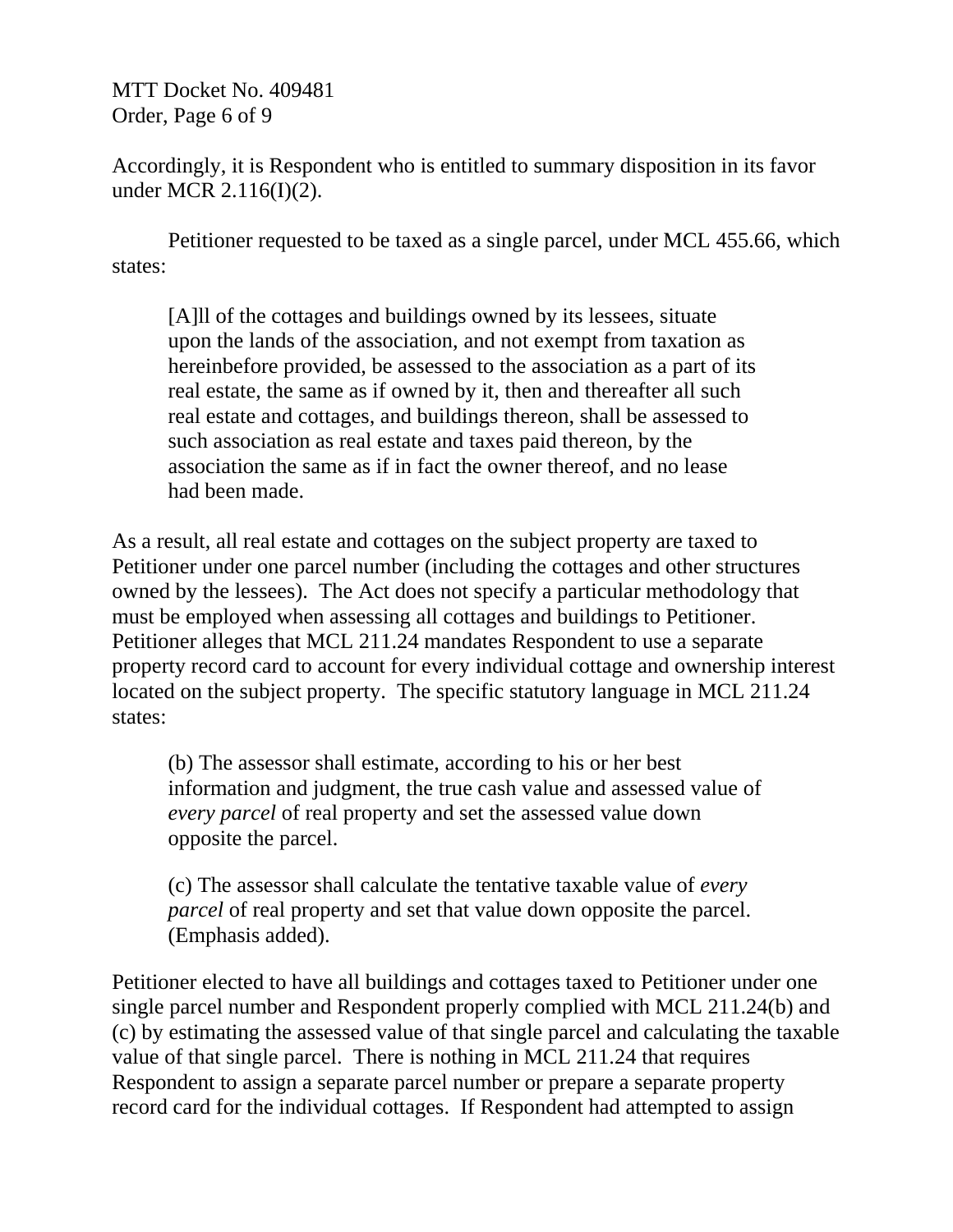MTT Docket No. 409481 Order, Page 7 of 9

separate parcel numbers/record cards to the individual cottages, this would be in direct conflict with the manner under which Petitioner has elected to be taxed under MCL 455.66. Further, there is no merit to Petitioner's argument under MCL 211.8(d), which states:

 . . . For taxes levied after December 31, 2002, buildings and improvements located upon leased real property . . . shall be assessed as real property under section 2 to the owner of the buildings or improvements in the local tax collecting unit in which the buildings or improvements are located *if the value of the buildings or improvements is not otherwise included in the assessment of the real property.* (Emphasis added).

Here, the cottages are otherwise included in the assessment of the real property of Petitioner (again, as requested by Petitioner), and are therefore not required to be assessed to the separate owners of the cottages. Respondent has not violated MCL 211.27a, MCL 211.24, or MCL 211.8(d) in determining the taxable value of the subject property for the 2010 – 2012 tax years under appeal.

Petitioner questions the method Respondent has used to "track" the separate taxable values of the individual cottages and how it is that these values relate to the overall taxable value assigned to the subject property. Simply stated, Respondent "tracks" the individual assessed and taxable values for the cottages for purposes of uncapping the taxable value of an individual cottage once there is a transfer of ownership. This method is also used to "track" any additions or losses that may have occurred. There is no established case law on how to set the taxable value on resort property under the Summer Resort and Assembly Associations Act. Both parties, however, apply by way of analogy case law with respect to cooperative housing corporations. In *Colonial Square*, *supra*, the Court of Appeals analyzed the city's method of proportional uncapping with respect to a cooperative housing complex. The city's method was to uncap the taxable value based on the percentage of units that had transferred in the prior tax year. The Court of Appeals held that the city's method "failed to track the individual units transferred" and the city cannot uncap the "value of the whole parcel in proportion to the percentage of units transferred." *Id* at 211.

Petitioner argues that Respondent's methodology creates similar issues because of the result that cottages that have not transferred are subject to an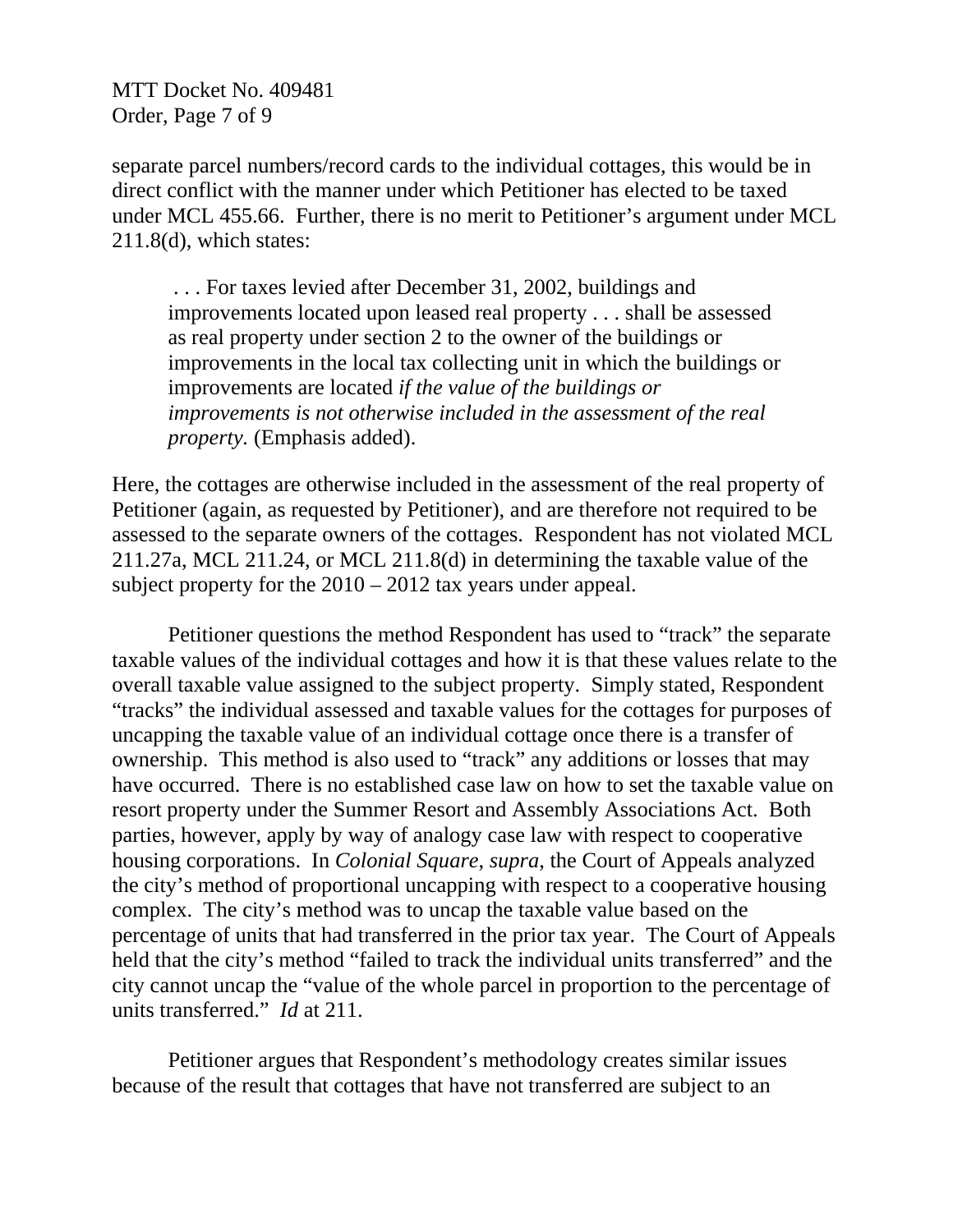MTT Docket No. 409481 Order, Page 8 of 9

increased overall obligation. However, it is Petitioner that is responsible for determining the actual tax obligation of each individual cottage owner. As stated by Respondent in its counter-argument, "[i]t is within Petitioner's authority to either allocate the taxes equally among its members or to bill members who own transferred cottages for a higher portion of the tax bill." (Respondent's Brief, p 18). The Tribunal further finds that Respondent's method is not the same as the prohibited method being applied in *Colonial Square*. In the present case, Respondent did not uncap the taxable value of any of the individually transferred cottages on the percentage basis that was specifically precluded in *Colonial Square*. Respondent's method is to apply a proportional uncapping based on each individual cottage that transferred in the previous year. This method is distinguishable from the prohibited percentage uncapping that was done in *Colonial Square*.

Respondent cites the Tribunal's decision in *Farmington Hills Co-Op v City of Farmington Hills*, Docket No. 333372, (March 19, 2012). In *Farmington Hills Co-Op*, the petitioner made similar arguments as in the present case; that the assessor must assign a parcel number to determine the SEV and TV of each individual unit and that any increase beyond the CPI affects those taxpayers whose units had not sold. The Tribunal held in *Farmington Hills Co-Op* that the assessor's method properly tracked the transfers of individual units, as is required by the Court of Appeals holding in *Colonial Square*. We find that Respondent's method is in compliance with the requirements of *Colonial Square*, as Respondent "tracks" each individual cottage and uncaps the taxable value accordingly when determining the overall taxable value of the subject property.

 We further find that Respondent's computational method for the taxable value of the subject property was well laid out in its arguments and is supported by the exhibits and affidavits. Petitioner has failed to establish any error in Respondent's methodology and has failed to adequately demonstrate an alternate approach to calculating taxable value. There is no statutory provision, case law, or other authority that would support Petitioner's "sum of the individual cards method." Accordingly, we find that Petitioner is not entitled to summary disposition in its favor, but Respondent should be awarded summary disposition under MCR 2.116(I)(2).

 Lastly, with respect to Petitioner's Motion to file a reply brief following the response to its Motion for Summary Disposition, we find that the Motion should be